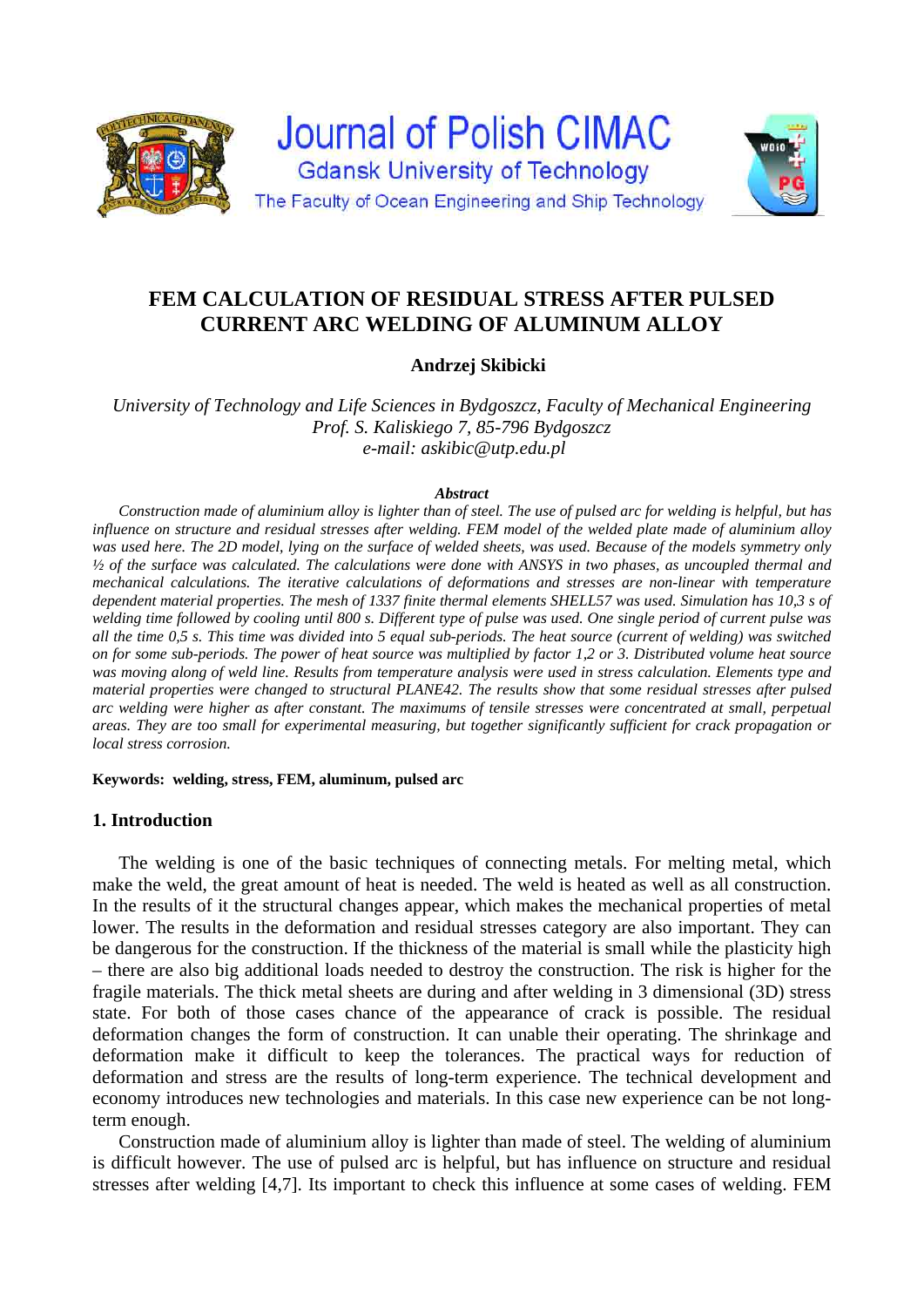model of the welded plate made of aluminium alloy was used here. The 2D model, lying on the surface of welded sheets, was used. Because of the models symmetry only ½ of the surface was calculated.

#### **2. The numerical research**

The bases of the FEM calculations are shown in [1,6]. The calculations were done in two phases, as uncoupled thermal and mechanical calculations. The scheme is shown in Fig.1.



*Fig. 1. Schematic diagram of uncoupled thermal-structural calculations [6]* 

 The correct calculations are possible (especially for deformations and stresses) only with the use of non-linear, dependent on the temperature physical material properties (Fig.2)[1,2,6,8]. The material properties are dependent also on deformation. Here used properties are elastic-plastic, with isotropic hardening. The process of looking for the FEM solution is iterative (Fig. 1). The modelling welding process lasted for 10.3 s, with cooling time (until 800 s). At this time heating (loading) and cooling of models occurred. The position of the heat source was changing in following time steps. This way the "step by step" technique was used [1,6]. The results of the step (1) were necessary for the calculation of the step "2", results of the step "2" will be necessary for the calculation of the step "3", etc. until last step. Both of above processes strongly (factor  $10^5$ ) lengthen the process of solving the problem.



*Fig. 2. Properties of the aluminium alloy, as function of the temperature. a) Specific enthalpy and thermal conductivity*  $\lambda$ *, b) Elastic modul E, Poisson ratio v, thermal dilatation*  $\alpha_T$ *, c) yield stress R<sub>e</sub>, hardening modul E<sub>T</sub>, BISO-Bilinear ISOtropic hardening[1,2,3,6]*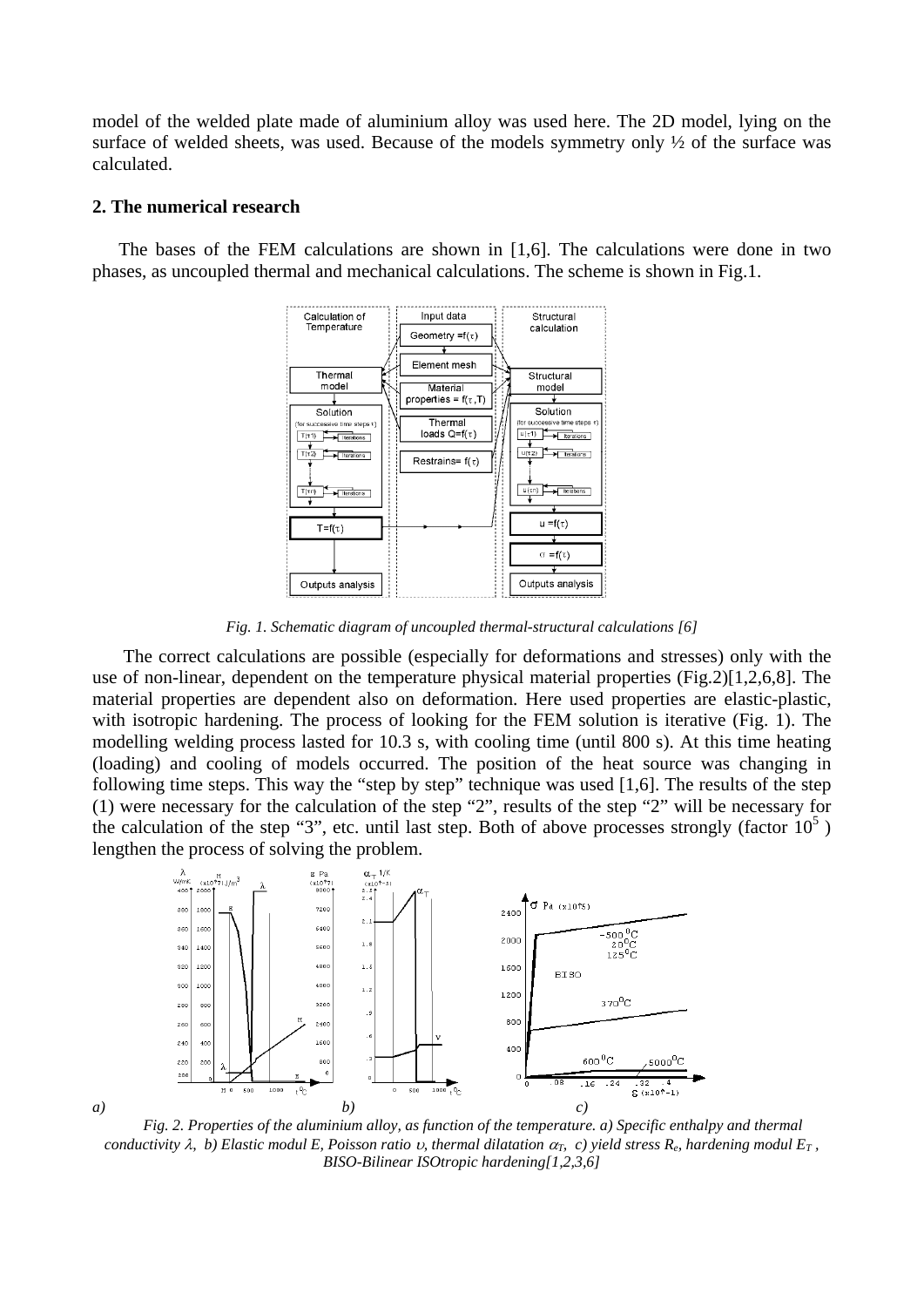The full 3D calculations require very efficient computers. The 2D model was then used, lying on the surface of welded sheets. The aim of it was the best possible formulation of welding physics. For example on the 2D geometry, the higher perpendicular thickness of grain and root of weld was declared. Because of the models symmetry only ½ of the surface was calculated. The appropriate boundary conditions were used. This way the time of the calculations was shortened. Finite elements were used from the library of the program ANSYS13: SHELL57 in thermal calculations and PLANE42 in the structural calculations. 1337 elements with 1430 nodes were used. The mesh of the elements was shown in Fig.3. The size of elements is smaller near the welding lines, because of existing here high gradients (of degrees of freedom, eq. temperature or deformation).



*Fig. 3. Finite element mesh* 

Distributed, volume heat source (suggested by Goldak, [3], for MIG/MAG) was moving along the line of the weld. There were welds in the place of grooves. It happened because of completing the model by the previously removed finite elements from model ("killed"). On both surfaces (upper and bottom) the loss of heat through convection was taken into account. The convection near the weld was intensified to taken into account the heat radiation.

In the analysis different type of pulse was used. One single period of current pulse was all the time 0,5 s. This time was divided into 5 equal sub-periods. Except one, non-pulsed analysis, the heat source (corresponding to current of welding arc) was switched on for some sub-periods. The initial power of heat source  $(O_0=3.4 \text{ kW})$  was multiplied by factor D= 1 or 2 or 3 (Table 1 and  $Fig.4$ ).

| Tab. 1. Calculatea residual stress (maximum) |              |                        |                              |              |             |
|----------------------------------------------|--------------|------------------------|------------------------------|--------------|-------------|
| N <sub>0</sub>                               | Power source | Pulsation of arc power | Residual stress (800 s), MPa |              |             |
|                                              | $(Q= D Q_0)$ | during 0,5s period, s  | Huber-Misses                 | longitudinal | transverse  |
|                                              | $2Q_0$       | 0,3                    | $0 + 250$                    | $-151/+283$  | $-198/+158$ |
| $\overline{c}$                               | $Q_{o}$      | 0,5                    | $0 + 245$                    | $-117/+272$  | $-197/+160$ |
| 3                                            | Q。           | 0,4                    | $0 +246$                     | $-91/+265$   | $-187/+164$ |
| 4                                            | $2Q_0$       | 0,2                    | $0 + 245$                    | $-98/+263$   | $-193/+175$ |
|                                              | $Q_{o}$      | 0.3                    | $0 + 246$                    | $-66/+264$   | $-183/+183$ |
| 6                                            | $3Q_0$       | 0,1                    | $0 + 252$                    | $-80/+261$   | $-183/+193$ |
|                                              | $Q_{o}$      | 0,2                    | $0 + 230$                    | $-42/+258$   | $-146/+195$ |
| 8                                            | $2Q_0$       | 0,1                    | $0 + 260$                    | $-73/+275$   | $-186/+203$ |
| 9                                            |              | 0,1                    | $0 + 247$                    | $-58/+274$   | $-173/+214$ |

*Tab. 1. Calculated residual stress (maximum)*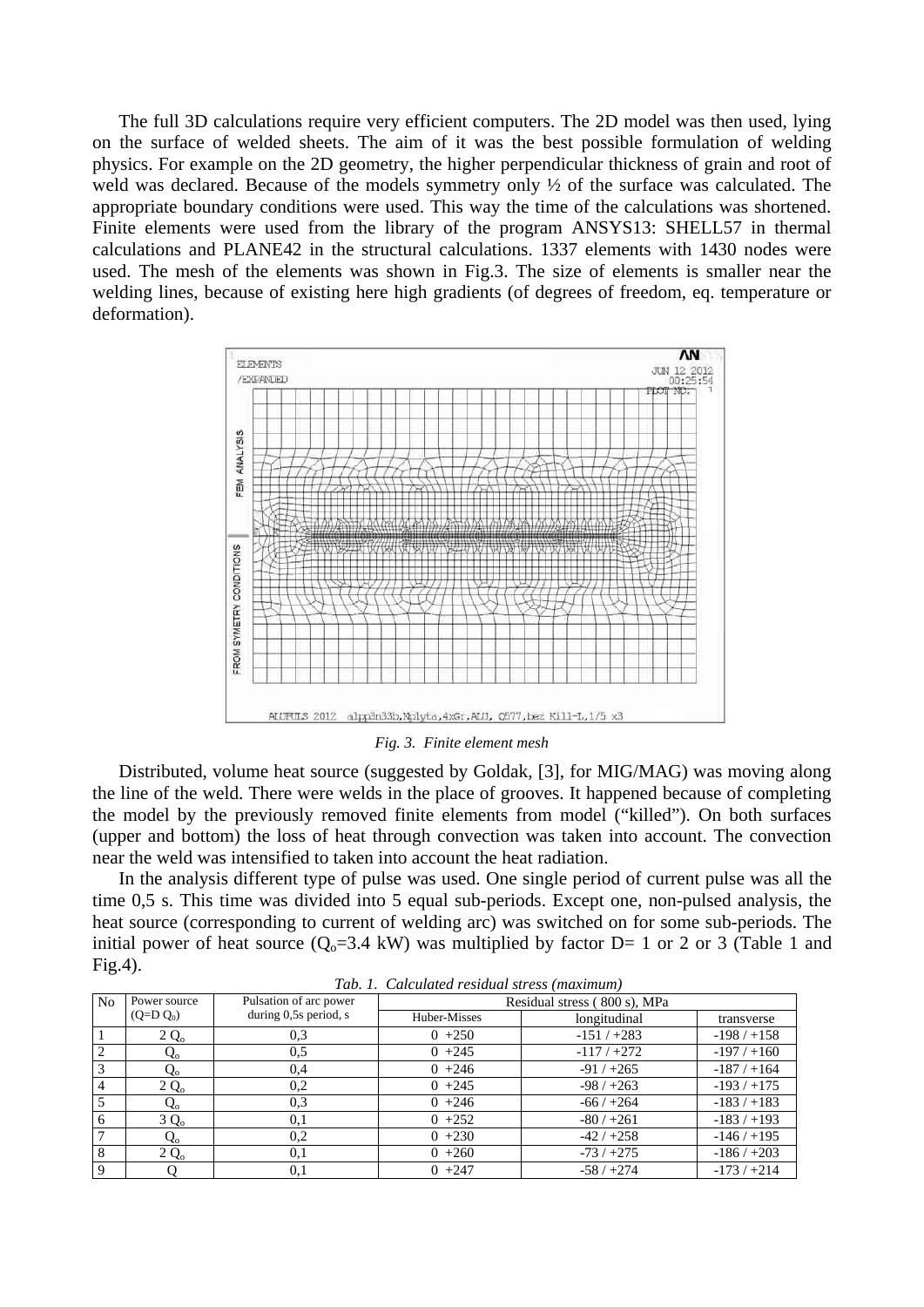

Distributed volume heat source was moving along the line of the weld. On both surfaces the convection heat loss was set. The calculation was done in hundreds of time steps. In Fig. 5 example results, one of calculated temperature field, are shown.



*Fig.* 5. Calculated temperature field,  $[°C]$ , at time t=10.3 s.

Results from temperature analysis were used in stress calculation. Elements type and material properties were changed to structural. Transient and residual stresses are calculated. In Fig. 6 are shown residual stresses for constant current arc analysis and in Fig.7 for pulsed current arc analysis.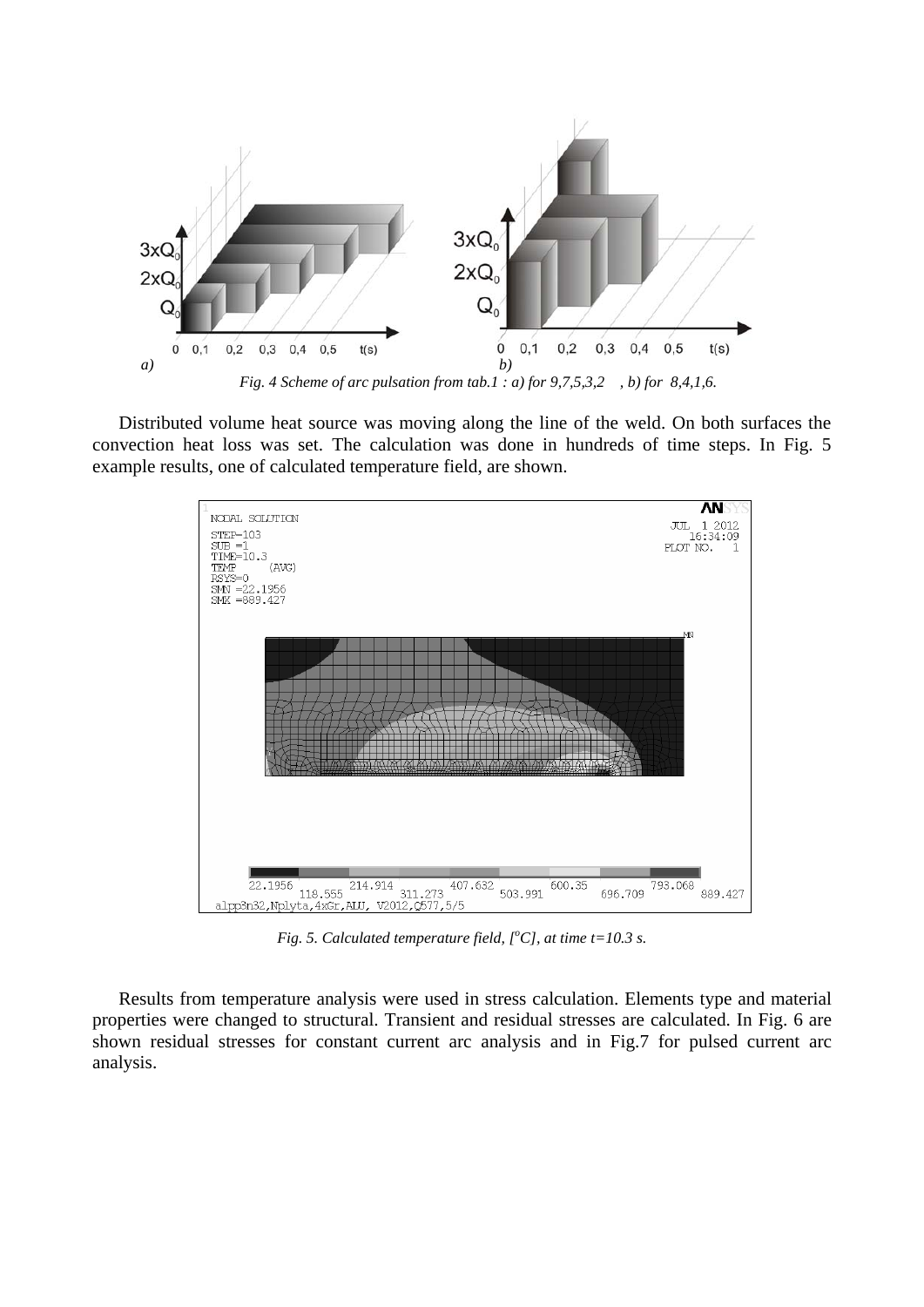

*Fig. 6. Calculated residual stress (reduced von Misses) Pa, constant current arc welding (Tab.1 p.2)* 



*Fig. 7. Calculated residual stress (reduced Huber-Misses) Pa, pulsed current arc welding (see Tab.1 p.6)* 

The results are presented in Table 1. Here are show the maximum of longitudinal, transverse and reduced (Huber-Misses) residual stresses after many pulsed and constant arc welding.

The stability of solution was weak because of often, rapidly activation and deactivation of heat source [5]. The FEM program ANSYS was used.